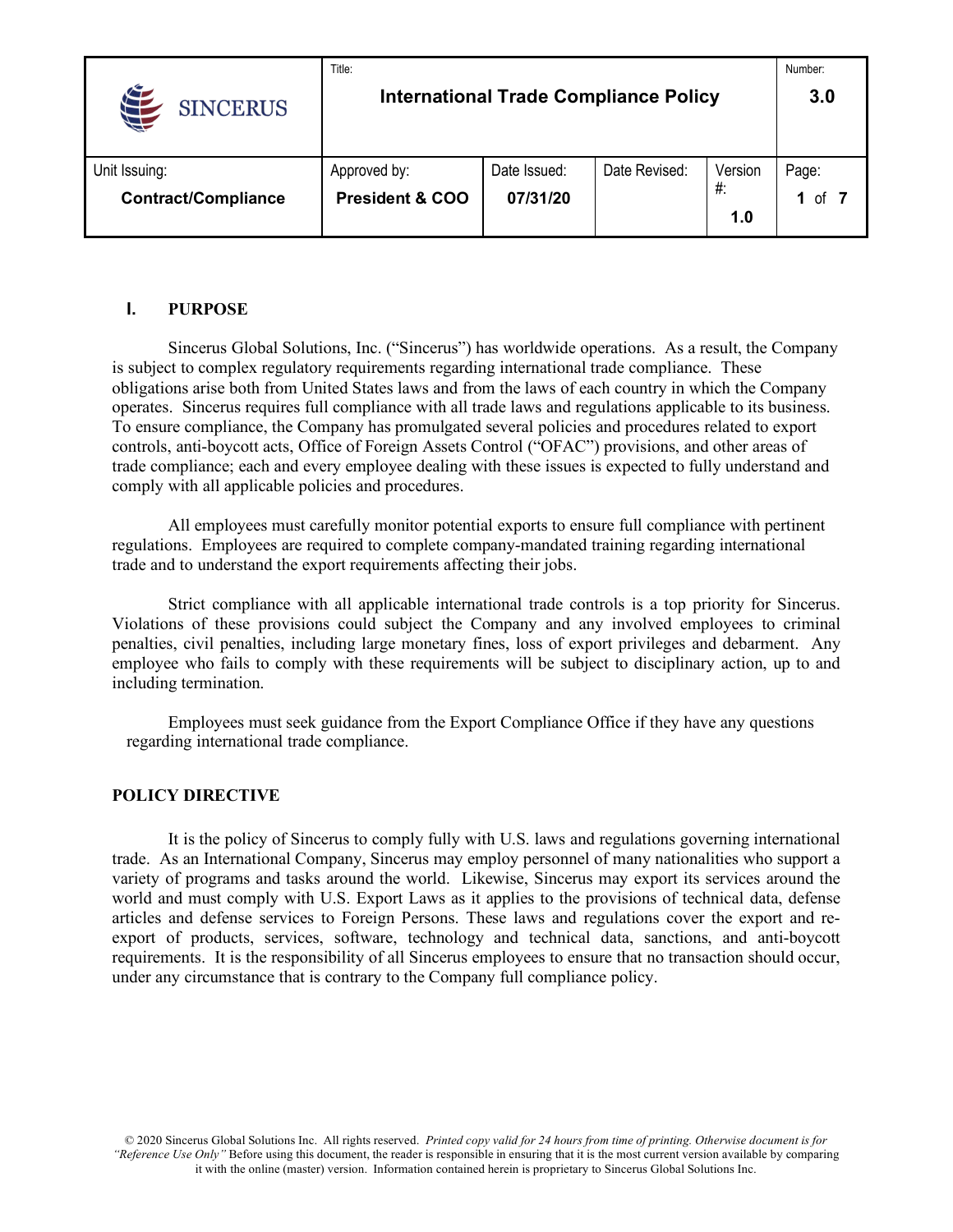|                            | Title:                     |                                              |               |         | Number:           |
|----------------------------|----------------------------|----------------------------------------------|---------------|---------|-------------------|
| <b>SINCERUS</b>            |                            | <b>International Trade Compliance Policy</b> |               |         | 3.0               |
| Unit Issuing:              | Approved by:               | Date Issued:                                 | Date Revised: | Version | Page:             |
| <b>Contract/Compliance</b> | <b>President &amp; COO</b> | 07/31/20                                     |               | $#$ :   | $\mathbf 2$<br>of |
|                            |                            |                                              |               | 1.0     |                   |

# **IMPACT OF NON-COMPLIANCE**

### **IMPACT OF NON-COMPLIANCE**

- Discipline of the employee up to and including termination
- Fines, penalties, and increased costs
- Increased Government scrutiny
- Potential civil and criminal sanctions against individual employees and the Company
- Suspension and disbarment
- Negative publicity
- Damage to the Company's reputation

### **II. SCOPE**

This Policy is applicable to all Sincerus employees and program sites.

### **III. RESPONSIBILITIES**

- A. All Sincerus employees will conduct all business activities in accordance with all applicable DOS, Directorate of Defense Trade Controls ("DDTC"); DOC, Bureau of Industry & Security ("BIS"); the DOJ, Bureau of Alcohol, Tobacco, Firearms and Explosives ("BATF"); and the Department of the Treasury's Office of Foreign Assets Control ("OFAC") licensing and record-keeping requirements under the ITAR, EAR, USML-Import, and OFAC regulations prior to, during, and after the export or temporary export or import of controlled articles and related assistance/services, technology and technical data.
- B. All Sincerus employees will conduct all business activities in accordance with the applicable laws and regulations of each country in which it operates.
- C. All Sincerus employees will comply with all training requirements applicable to export control issues.
- D. All Sincerus employees will refuse to participate in any request to engage in an illegal economic boycott.

© 2020 Sincerus Global Solutions Inc. All rights reserved. *Printed copy valid for 24 hours from time of printing. Otherwise document is for "Reference Use Only"* Before using this document, the reader is responsible in ensuring that it is the most current version available by comparing it with the online (master) version. Information contained herein is proprietary to Sincerus Global Solutions Inc.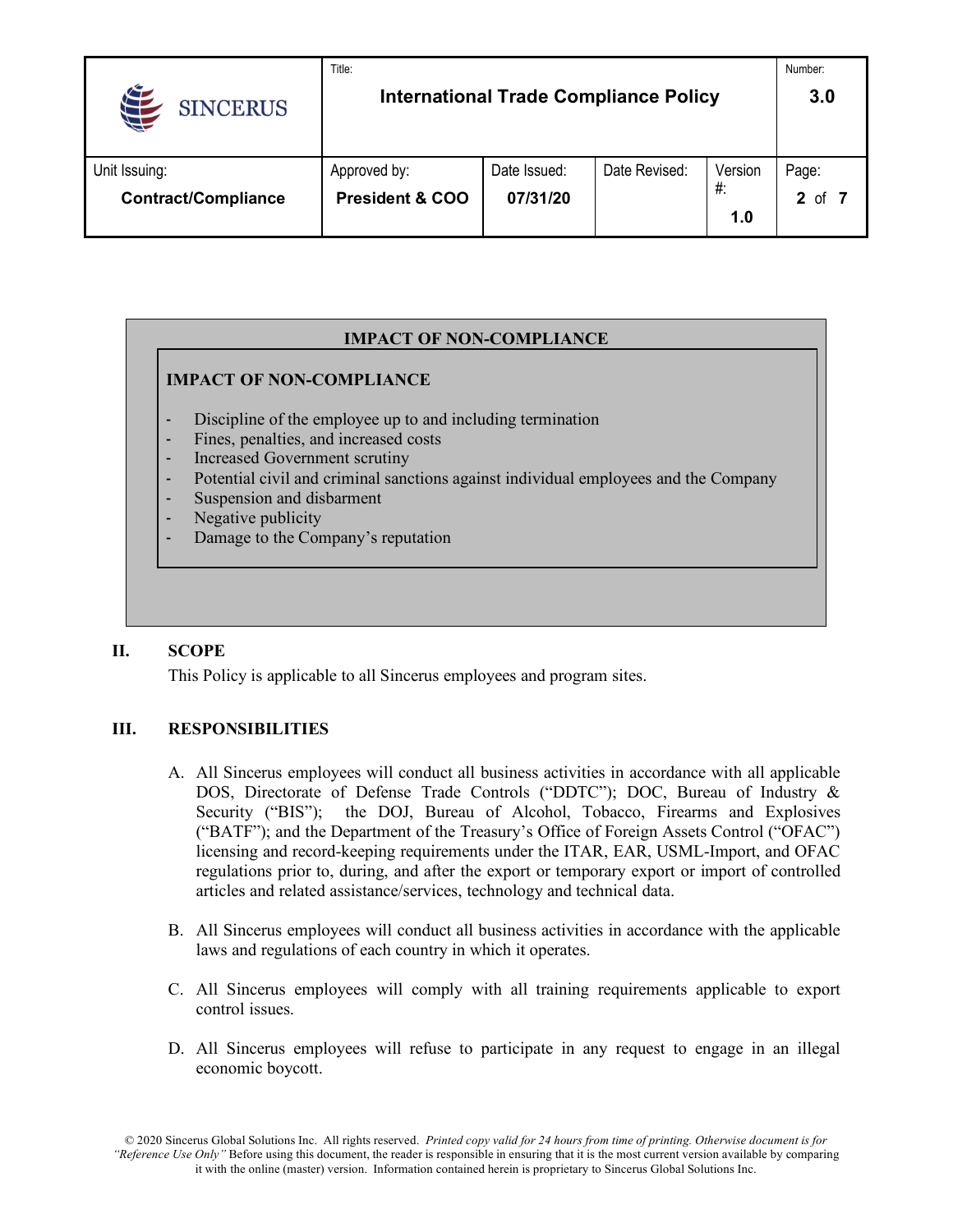|                               | Title:                     |                                              |               |         | Number: |
|-------------------------------|----------------------------|----------------------------------------------|---------------|---------|---------|
| $\epsilon$<br><b>SINCERUS</b> |                            | <b>International Trade Compliance Policy</b> |               |         | 3.0     |
| Unit Issuing:                 | Approved by:               | Date Issued:                                 | Date Revised: | Version | Page:   |
| <b>Contract/Compliance</b>    | <b>President &amp; COO</b> | 07/31/20                                     |               | $#$ :   | 3<br>οf |
|                               |                            |                                              |               | 1.0     |         |

- E. All Sincerus employees will comply with all regulations requiring the Company to report requests to participate in illegal economic boycotts.
- F. All Sincerus employee will comply with all US and foreign anti-corruption laws and regulations, including but not limited to the Foreign Corrupt Practices Act.
- G. The Export Compliance Department is responsible for establishing and maintaining a continuing program to keep its employees advised of the applicable provisions of the export control laws, regulations and requirements.

## **IV. REVISION AND APPROVAL**

| Rev.            | <b>Date</b>                     | <b>Nature of Changes</b> | <b>Approved By</b>           |
|-----------------|---------------------------------|--------------------------|------------------------------|
| [Rev<br>[Number | [Date of Issue] Original issue. |                          | [Procedure<br>Approver Name] |
| Original        | 01 August 2020 Original         |                          | President & COO              |
|                 |                                 |                          |                              |

### **V. DEFINITIONS**

**Anti-Boycott -** The antiboycott provisions of the Export Administration Regulations (EAR) apply to the activities of U.S. persons in the interstate or foreign commerce of the United States.

The Arab League boycott of Israel is the principal foreign economic boycott that U.S. companies must be concerned with today. The antiboycott laws, however, apply to all boycotts imposed by foreign countries that are unsanctioned by the United States.

**Automated Export System (AES) –** The Automated Export System is the electronic system developed collaboratively by the U.S. Census Bureau, Bureau of Industry and Security, Department of State and the U.S. Customs and Border Protection as a means to file electronic export information. All exports that are require the filing of Electronic Export Information (EEI) must be filed through AES.

**Commercial Invoice (CI) –** A commercial invoice is typically a document that represents a "sales transaction" between a buyer and seller. It is a required document for export and import transactions and is used to establish what product is being shipped, the value and the parties to a transaction.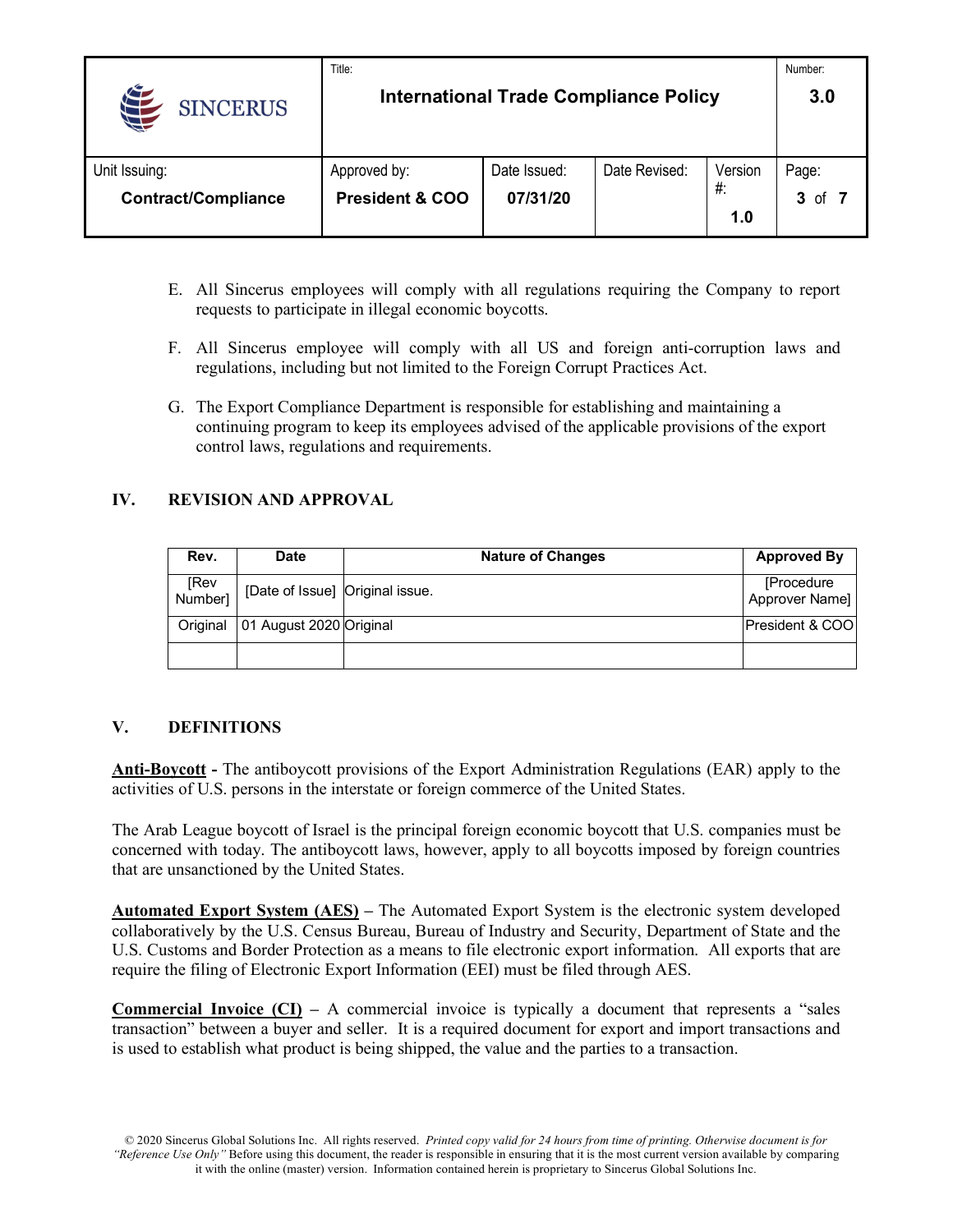|                            | Title:                     |              |                                              |         | Number:  |
|----------------------------|----------------------------|--------------|----------------------------------------------|---------|----------|
| <b>SINCERUS</b>            |                            |              | <b>International Trade Compliance Policy</b> |         | 3.0      |
| Unit Issuing:              | Approved by:               | Date Issued: | Date Revised:                                | Version | Page:    |
| <b>Contract/Compliance</b> | <b>President &amp; COO</b> | 07/31/20     |                                              | #:      | 4<br>ot. |
|                            |                            |              |                                              | 1.0     |          |

**Customs and Border Protection – (CBP),** a bureau of the U.S. Department of Homeland Security tasked with securing U.S. borders, including the enforcement of U.S. export laws and the control of U.S. imports.

**Debarred Parties List (ITAR)** – A list of persons who have been convicted of violating the Arms Export Control Act or convicted of conspiracy to violate that Act. It is the policy of the Department of State not to consider applications for licenses or requests for approvals involving such persons for a three year period following conviction.

**Defense service (ITAR)** - (1) The furnishing of assistance (including training) to foreign persons, whether in the United States or abroad in the design, development, engineering, manufacture, production, assembly, testing, repair, maintenance, modification, operation, demilitarization, destruction, processing or use of defense articles; (2) The furnishing to foreign persons of any technical data controlled under this subchapter (see §120.10), whether in the United States or abroad; or (3) Military training of foreign units and forces, regular and irregular, including formal or informal instruction of foreign persons in the United States or abroad or by correspondence courses, technical, educational, or information publications and media of all kinds, training aid, orientation, training exercise, and military advice.

**Denied Persons List (EAR)** – A list of specific persons (and companies) that have been denied export privileges in whole or in part. The denied persons list is updated as new denial orders are promulgated and existing orders expire. The orders are published in full in the Federal Register.

**Dual Use and Commercial Commodities –** Dual-use items often refer to the items that BIS regulates that have both commercial and military or proliferation applications. Dual use export licenses are required in certain situations involving national security, foreign policy, short-supply, nuclear non-proliferation, missile technology, chemical and biological weapons, regional stability, crime control, or terrorist concerns. The license requirements are dependent upon an item's technical characteristics, the destination, the end-use, and the end-user, and other activities of the end-user. They include any item identified in Part 774 of the Commercial Control List in 15 CFR. Commercial commodities are purely commercial items without an obvious military use. These items are also subject to the EAR

**Due Diligence Screening (DDS)** – The U.S. and Foreign governments maintain several lists of entities with which U.S companies cannot do business. Sincerus employees involved in international trade must check these lists when conducting business to ensure compliance. Sincerus uses a paid service that provides a web-based search engine that allows employees to screen all potential vendors, employees, team members, freight forwarders, and principals against the most current and comprehensive list of restricted and denied parties in the industry. This industry-standard export compliance site consolidates all U.S. & Foreign Government lists of denied entities and places them in an easy-to-screen format. Access to this service is available by contacting the Export Compliance Department.

If any employee, contractor, or other agent of the Company has reason to believe that an export or reexport may be destined for an inappropriate end-use, end-user or destination or that the proposed export or re-export may violate U.S. laws or regulations, the person shall immediately halt the transaction and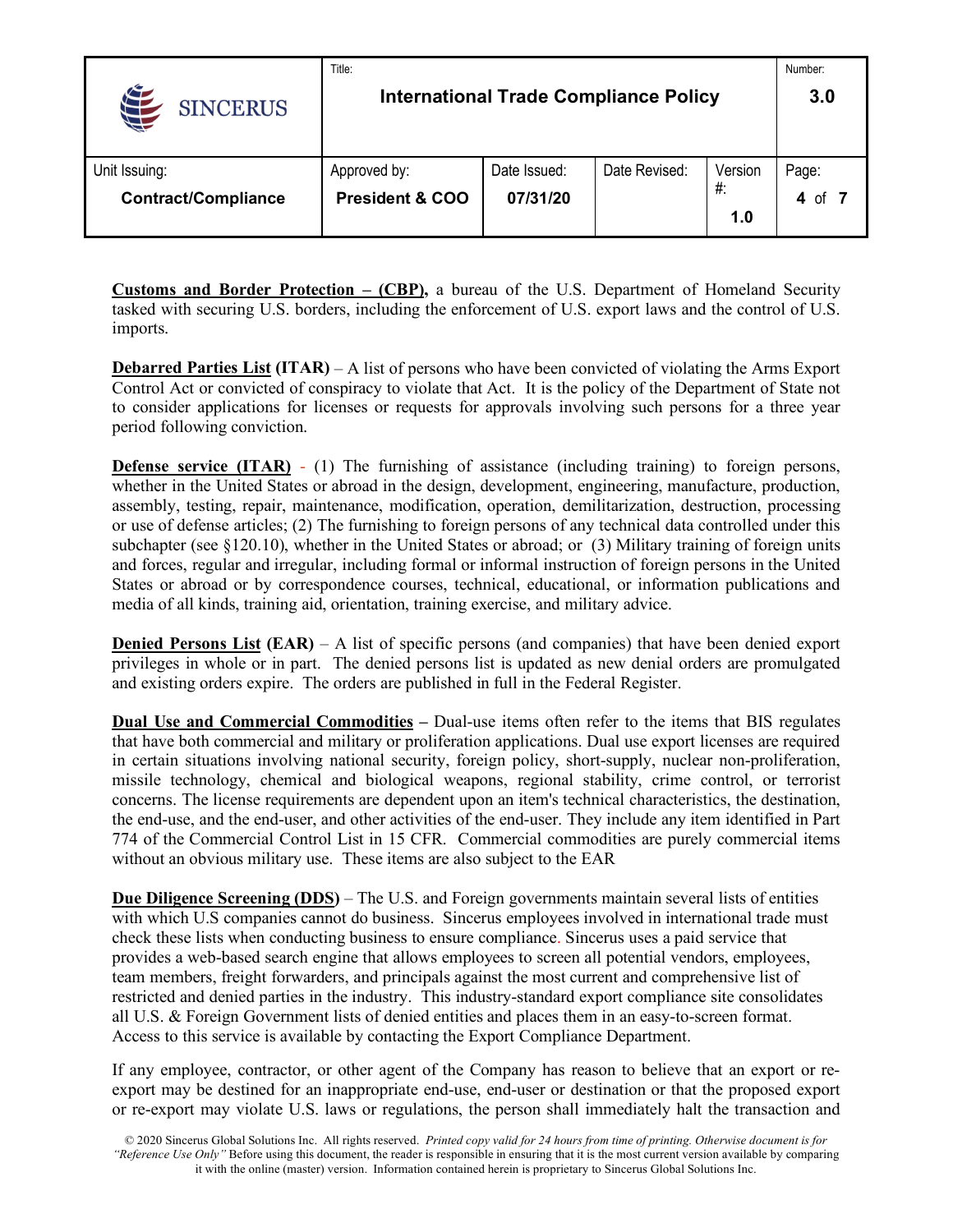|                            | Title:                     |              |                                              |         | Number:  |
|----------------------------|----------------------------|--------------|----------------------------------------------|---------|----------|
| <b>SINCERUS</b>            |                            |              | <b>International Trade Compliance Policy</b> |         | 3.0      |
| Unit Issuing:              | Approved by:               | Date Issued: | Date Revised:                                | Version | Page:    |
| <b>Contract/Compliance</b> | <b>President &amp; COO</b> | 07/31/20     |                                              | #:      | 5<br>ot. |
|                            |                            |              |                                              | 1.0     |          |

contact the Company's Export Compliance Department so the Company can conduct appropriate due diligence.

**Electronic Export Information (EEI) –** Replaced the term "shipper's export declaration" and represents the electronic export data required to be filed with the Census Bureau by the FTR (Foreign Trade Regulations).

**Embargoed Nation** – Destinations where broad based controls apply for items and activities subject to the EAR imposed to implement USG policies.

**Export -** The disclosure of classified or unclassified export controlled commodities, technology, technical data and related services to Foreign Persons, regardless of their employer, the method of disclosure or location of disclosure, is considered an export under both the Export Administration Regulations (EAR) and the International Traffic in Arms Regulations (ITAR), and is subject to U.S. Government export licensing requirements. Administration of the EAR, which applies to the export of commercial and dualuse commodities, and related technical data and services is the responsibility of the Bureau of Industry and Security (BIS), U.S. Department of Commerce, Washington, D.C., U.S.A. Administration of the ITAR, which applies to defense-related commodities, and related technical data and services is the responsibility of the Directorate of Defense Trade Controls (DDTC), U.S. Department of State, Washington D.C., U.S.A.

- As the majority of commodities and related technical data and information to be exported by DI are both unclassified and military in nature, the International Traffic in Arms Regulation (ITAR), as promulgated by the U.S. Department of State, will be cited herein as the governing U.S. export regulations.
- In some cases, Programs may need to export goods and services to sanctioned countries (See ITAR 126.1). Administration of the OFAC regulations, which applies to goods or services, excepting humanitarian and medical aid, being exported to countries under economic and trade sanctions is the responsibility of the Office of Foreign Assets Control, Dept of the Treasury (DOT).

**Export Administration Act (EAA) –** Introduced in 1979, and amended as needed, it is the foundation for commercial and dual use export controls in the US. It is codified by Title 15 of the U.S.C. It provides the authority for the Bureau of Industry and Security and Title 15 of the U.S. Code of Federal Regulations. It has been in lapse since August 21, 2001, therefore the EAR has been continued by IEEPA.

**Export Administration Regulations (EAR) –** Title15 of the U.S. Code of Federal Regulations, Parts 730 to 774, implemented by the Department of Commerce, Bureau of Industry and Security, containing the regulations related to commercial and dual-use exports. They implement the regulations that pertain to the laws contained within the Export Administration Act, which is currently in lapse. The provisions of the EAR are continued today under Executive Order 13222, under the International Emergency Economic Powers Act (IEEPA).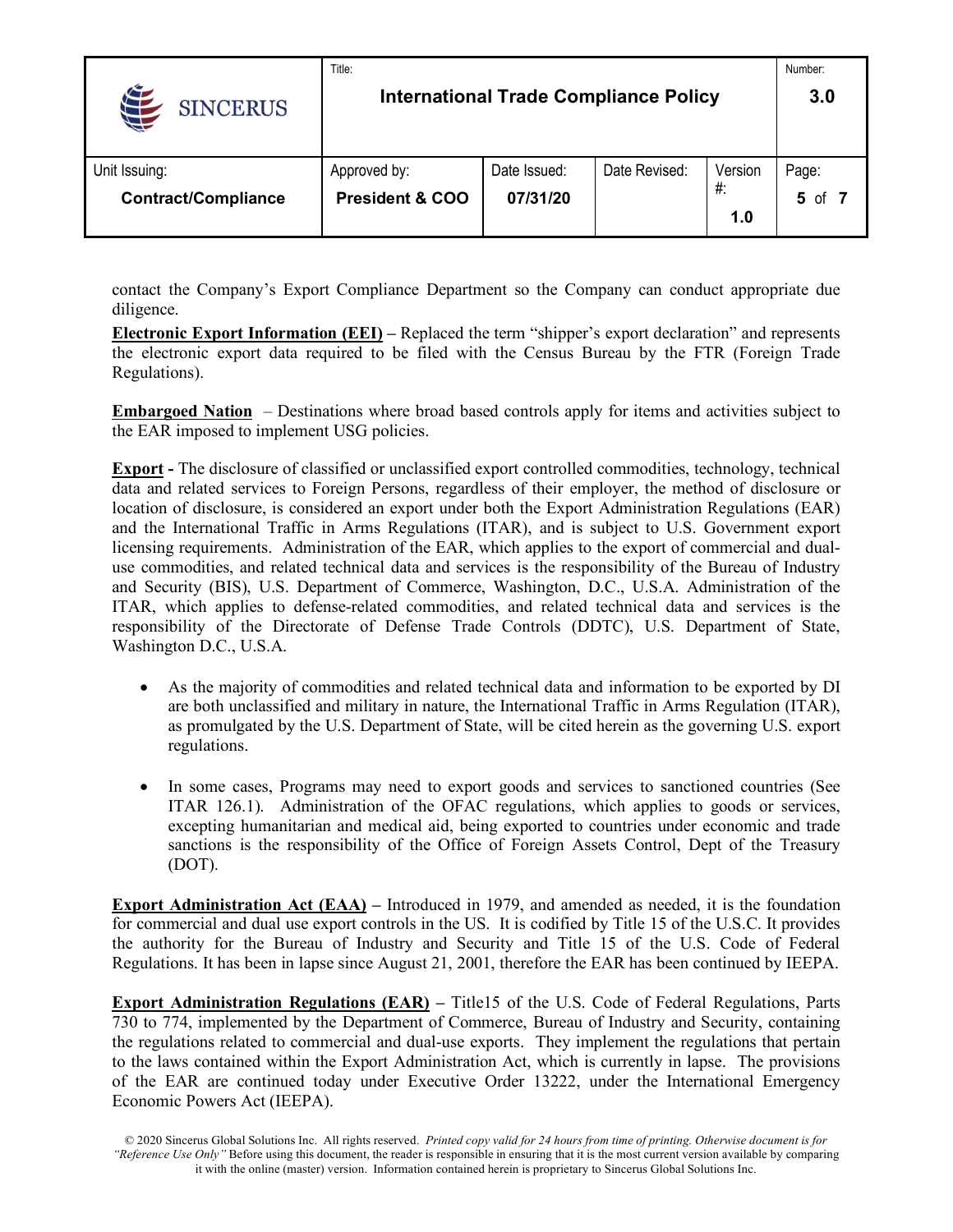|                            | Title:                     |                                              |               |         | Number:   |
|----------------------------|----------------------------|----------------------------------------------|---------------|---------|-----------|
| <b>SINCERUS</b>            |                            | <b>International Trade Compliance Policy</b> |               |         | 3.0       |
| Unit Issuing:              | Approved by:               | Date Issued:                                 | Date Revised: | Version | Page:     |
| <b>Contract/Compliance</b> | <b>President &amp; COO</b> | 07/31/20                                     |               | #:      | 6<br>. of |
|                            |                            |                                              |               | 1.0     |           |

**Foreign Assets Control -** U.S. trade sanctions administered by the Dept of Treasury's Office of Foreign Assets Control (OFAC) generally prohibit the purchase, importation & exportation either directly or indirectly, of most goods, technology, or services (except information and informational materials) from, or which originated from Cuba, Iran, Iraq, Libya, North Korea, Serbia, or Sudan; from foreign persons designated by the Secretary of State as having promoted the proliferation of weapons of mass destruction; named Foreign Terrorist Organizations; designated terrorists and narcotics traffickers; the Taliban, and areas of Afghanistan controlled by the Taliban.

**Foreign Person** – Any natural person who is not a lawful permanent resident or who is not a protected individual. It also means any foreign corporation, business association, partnership, trust, society or any other entity or group that is not incorporated or organized to do business in the United States, as well as international organizations, foreign governments and any agency or subdivision of foreign governments (e.g. diplomatic missions).

**Import** - To bring or carry in from an outside source, especially to bring in (goods or materials) from a foreign country for trade or sale. International trade is defined as trade between two or more partners from different countries (an exporter and an importer).

- a. **Temporary Import:** Sincerus programs will sometimes be required to return articles or commodities to the U.S. Temporary import means bringing into the U.S. from a foreign country any defense article that is to be returned to the country from which it was shipped or taken or any defense article that is in **transit to another** foreign destination. Temporary import of defense articles is regulated by 22 CFR 123.3-4. A license (DSP-61) may be required for temporary importation (and subsequent export) of defense articles. An exemption is available when the defense article is being imported for servicing, repair, replacement, testing, and calibration. No exemption is allowed and a license required if the article is to be enhanced, upgraded, modified, or other form of alteration or improvement that changes the basic performance of the item.
	- b. **Permanent Import:** Administration of permanent imports is regulated by the Department of the Treasury under the authority of 7, 8, 12, 13, 15, 16, 17, 21, 22, 23, 27, 31, 33, 35, 39, 40, 42, 43, 45, 46, 47, 49, & 50CFR. The Dept of Homeland Security, U.S Customs and Border Protection is empowered to enforce all import regulations.

**License Exception** – If an EAR license is required for a shipment, a License Exception may be available. A license exception is an authorization that allows you to export or reexport under stated conditions that would otherwise require a license. License Exceptions, and the conditions on their use, are set forth in Part 740 of the EAR. If an export is eligible for a License Exception, the designation of that License Exception (e.g., LVS, GBS, TMP) would need to be used on the export documents.